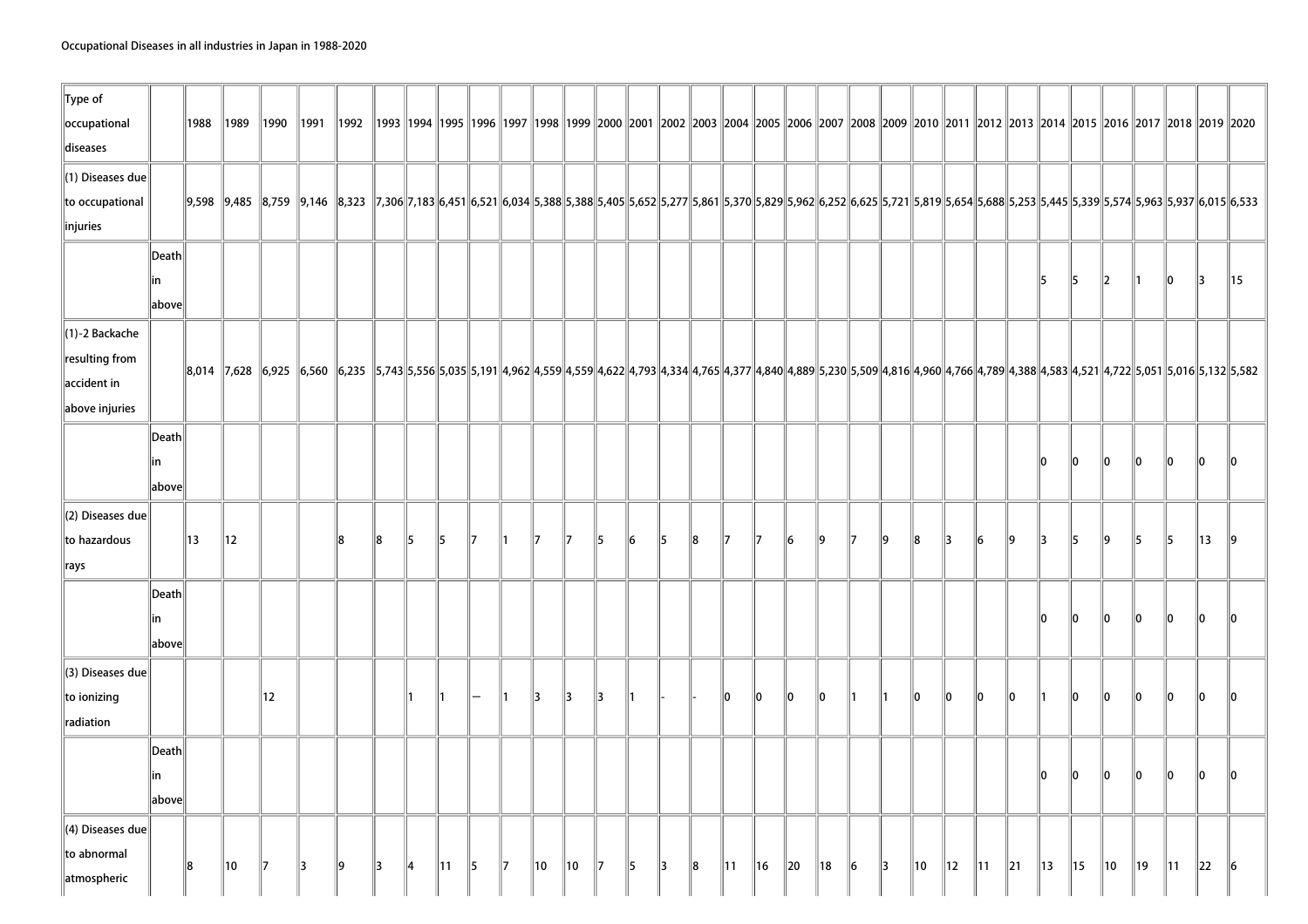| $\ $ pressure                                                                                   |                                     |             |     |               |                |     |             |                |                |    |                                         |                 |                      |                |                |    |             |                |            |                |                |                |                  |          |          |                |          |         |                |                |                |                               |               |                                                                                                                                                                                                                                                                       |
|-------------------------------------------------------------------------------------------------|-------------------------------------|-------------|-----|---------------|----------------|-----|-------------|----------------|----------------|----|-----------------------------------------|-----------------|----------------------|----------------|----------------|----|-------------|----------------|------------|----------------|----------------|----------------|------------------|----------|----------|----------------|----------|---------|----------------|----------------|----------------|-------------------------------|---------------|-----------------------------------------------------------------------------------------------------------------------------------------------------------------------------------------------------------------------------------------------------------------------|
|                                                                                                 | Death<br> in<br>above               |             |     |               |                |     |             |                |                |    |                                         |                 |                      |                |                |    |             |                |            |                |                |                |                  |          |          |                |          | 10      | $\parallel$ 2  | $\parallel$ 0  | 10             | 10                            | <b>0</b>      |                                                                                                                                                                                                                                                                       |
| $\ $ (5) Diseases due<br>to abnormal<br>temperature                                             |                                     | $\vert$ 527 | 674 | $ 469\rangle$ | 830            | 694 | 496 709 699 |                |                |    | $\parallel$ 485 303 332 332 419 478 407 |                 |                      |                |                |    | 394 467     |                |            |                |                |                |                  |          |          |                |          |         |                |                |                |                               |               | $\parallel$ 397 $\parallel$ 422 $\parallel$ 474 $\parallel$ 463 $\parallel$ 288 $\parallel$ 816 $\parallel$ 606 $\parallel$ 631 $\parallel$ 724 $\parallel$ 619 $\parallel$ 642 $\parallel$ 650 $\parallel$ 719 $\parallel$ 1,394 $\parallel$ 1,039 $\parallel$ 1,159 |
|                                                                                                 | Death<br>∥in<br>$\ $ above $\ $     |             |     |               |                |     |             |                |                |    |                                         |                 |                      |                |                |    |             |                |            |                |                |                |                  |          |          |                |          | 13      | $\parallel$ 33 | $\parallel$ 12 | $\parallel$ 15 | $\parallel$ 31                | 25            | $\ 23\ $                                                                                                                                                                                                                                                              |
| $\left\ $ (5)-2 Heat<br>stroke in above<br>abnormal<br>temperature                              |                                     |             |     |               |                |     |             |                |                |    |                                         |                 |                      |                |                |    |             |                |            |                |                |                |                  |          |          |                |          | 423     |                |                |                | $\ 464\ 462\ 544\ 1,178\ 829$ |               | 959                                                                                                                                                                                                                                                                   |
|                                                                                                 | $ $ Death<br> in<br>$\ $ above $\ $ |             |     |               |                |     |             |                |                |    |                                         |                 |                      |                |                |    |             |                |            |                |                |                |                  |          |          |                |          | 12      | $\parallel$ 29 | $\parallel$ 12 | $\parallel$ 14 | $\ 28$                        | $\ 25$        | $\ 22\ $                                                                                                                                                                                                                                                              |
| $\ $ (6) Ear diseases<br>due to noise                                                           |                                     | 13          | 15  | 8             | 11             | 18  | 19          | $\parallel$ 10 | 117            | 13 |                                         | 8               | 8                    | 13             | 19             | 19 | 18          | $\parallel$ 9  | 10         | $\parallel$ 12 | 9              | 19             | 10               | 19       | 8        | ∥10            | 14       | 16      | 117            | 16             | 8              | $\parallel$ 2                 | $\parallel$ 9 | $\parallel$ 11                                                                                                                                                                                                                                                        |
|                                                                                                 | $\ $ Death $\ $<br>in<br>above      |             |     |               |                |     |             |                |                |    |                                         |                 |                      |                |                |    |             |                |            |                |                |                |                  |          |          |                |          | 10      | 10             | 10             | 10             | 10                            | 10            | 10                                                                                                                                                                                                                                                                    |
| $\ $ (7) Diseases due<br>to factors other<br>than $(2)$ to $(6)$                                |                                     | $\vert$ 5   | 16  | $\vert$ 5     | $\parallel$ 7  | 10  | 8           | $\parallel$ 4  | $\parallel$ 3  | 13 | 8                                       | 35              | $\parallel$ 35       | $\parallel$ 14 | $\parallel$ 18 | 19 | $\ 29\ $    | $\parallel$ 19 | $\vert$ 29 | $\ 27\ $       | $\parallel$ 42 | $\parallel$ 16 | $\parallel$ 17   | $\ 22\ $ | $\ 22\ $ | $\ $ 26        | $\ 27\ $ | $\ $ 23 | $\ $ 26        | $\ 28$         | $\ 22\ $       | $\ 25\ $                      | $\vert$ 35    | $\ 29\ $                                                                                                                                                                                                                                                              |
|                                                                                                 | Death<br>$\ $ in<br>$\ $ above $\ $ |             |     |               |                |     |             |                |                |    |                                         |                 |                      |                |                |    |             |                |            |                |                |                |                  |          |          |                |          | 10      | $\ 0\ $        | $\ 0\ $        | $\ 0\ $        | $\parallel$ 1                 | $\ 0\ $       | $\ 0\ $                                                                                                                                                                                                                                                               |
| $\ $ (8) Diseases of<br>locomotion and<br>internal organs<br>$\ $ due to heavy<br>and excessive |                                     | $\vert$ 117 | 144 | $\vert$ 73    | $\parallel$ 70 | 38  | $\vert$ 77  | $\ 80\ $       | $\parallel$ 75 | 76 | 95                                      | $\parallel$ 146 | 146   158   104   75 |                |                |    | $\ 115\ 89$ |                | 105   92   |                | 119   89       |                | $\ 109\ 117\ 87$ |          |          | $\parallel$ 90 | 86       |         | 124   125   75 |                |                | 115   119   118   143         |               |                                                                                                                                                                                                                                                                       |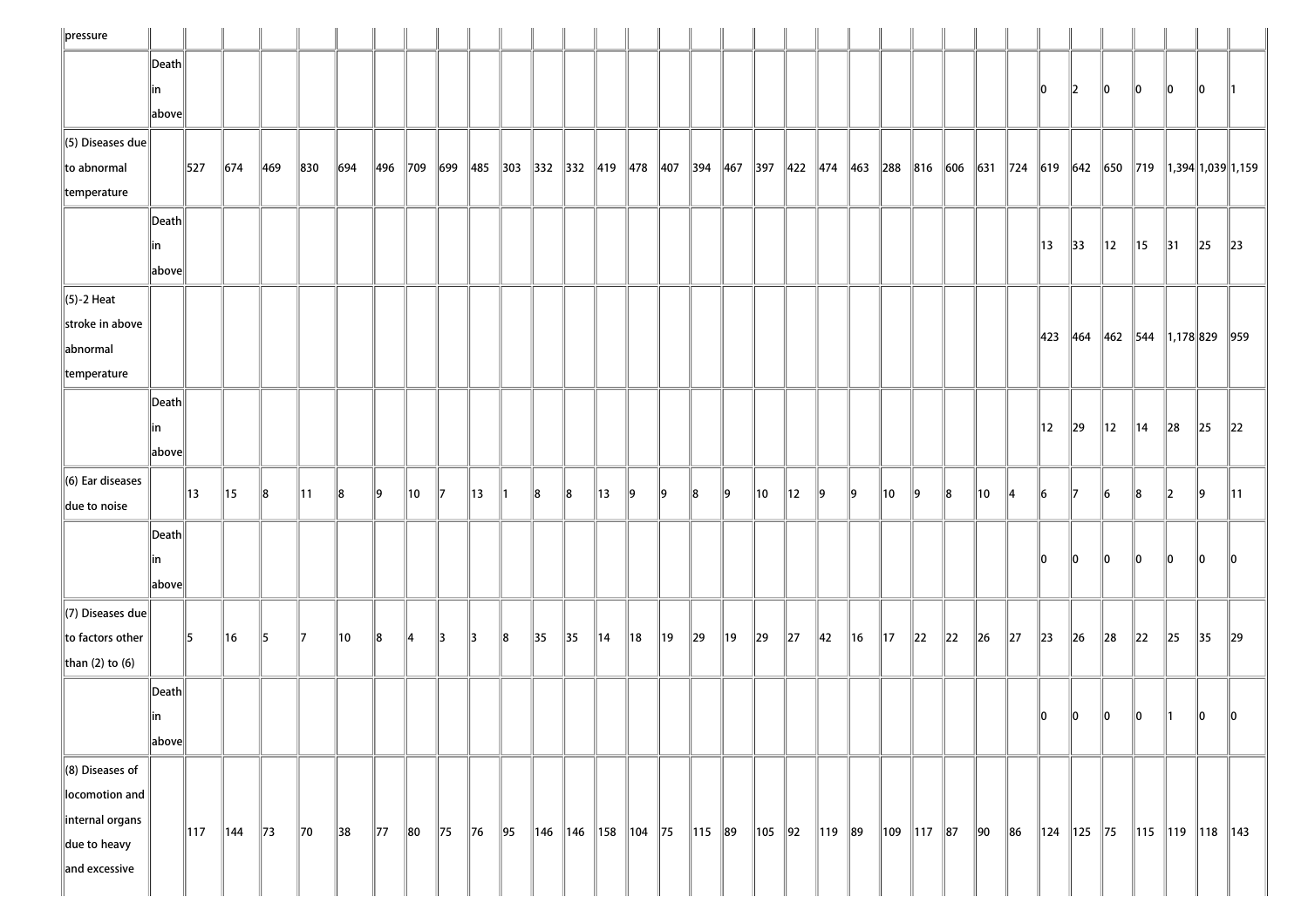| work load                                                                                   |                                           |                       |              |                 |                |            |            |                |                |                |                |                |              |                |         |                |               |            |                                                                                                                             |                |            |                |                |         |                |                |    |                |               |               |                |          |              |            |
|---------------------------------------------------------------------------------------------|-------------------------------------------|-----------------------|--------------|-----------------|----------------|------------|------------|----------------|----------------|----------------|----------------|----------------|--------------|----------------|---------|----------------|---------------|------------|-----------------------------------------------------------------------------------------------------------------------------|----------------|------------|----------------|----------------|---------|----------------|----------------|----|----------------|---------------|---------------|----------------|----------|--------------|------------|
|                                                                                             | $\ $ Death $\ $<br> in<br>$\ $ above $\ $ |                       |              |                 |                |            |            |                |                |                |                |                |              |                |         |                |               |            |                                                                                                                             |                |            |                |                |         |                |                |    | 10             | $\parallel$ 0 | $\parallel$ 0 | 10             | 10       | 10           | 10         |
| $\vert$ (9)<br><b>Occupational</b><br>lower back pain<br>$\left\ $ excluding that           |                                           | 267                   | 353          | $\vert$ 297     | $\vert$ 186    | 64         | $\vert$ 96 | $\vert$ 62     |                | 127   112   79 |                | $\ $ 73        | $\vert$ 73   | $\parallel$ 72 | $\ $ 77 | $\parallel$ 70 | $\vert$ 61    | $\vert$ 54 | 55                                                                                                                          | $\parallel$ 31 | $\vert$ 57 | $\parallel$ 47 | $\parallel$ 54 | 58      | 56             | $\parallel$ 43 | 50 | $\parallel$ 41 | $\ 29\ $      | $\vert$ 29    | $\ 27$         | $\ 27\ $ | $ 33\rangle$ | $\vert$ 34 |
| caused by<br>occupational<br>linjuries                                                      |                                           |                       |              |                 |                |            |            |                |                |                |                |                |              |                |         |                |               |            |                                                                                                                             |                |            |                |                |         |                |                |    |                |               |               |                |          |              |            |
|                                                                                             | $\ $ Death $\ $<br> in<br>above           |                       |              |                 |                |            |            |                |                |                |                |                |              |                |         |                |               |            |                                                                                                                             |                |            |                |                |         |                |                |    | 10             | 10            | 10            | 10             | 10       | 10           | 10         |
| $\ $ (10) Diseases<br>due to vibration                                                      |                                           | 50                    | 39           | $\ $ 23         | $\vert$ 23     | $\ 21$     | $\vert$ 24 | $\parallel$ 17 | ∥18            | $\parallel$ 16 | 17             | 16             | 6            | 12             | 16      | $\parallel$ 7  | $\parallel$ 7 | 9          | 14                                                                                                                          | $\ _6$         | 5          | 13             | 3              | 5       | 14             | ∥9             | 12 | 13             | 15            | $\ 2\ $       | 14             | 5        | 14           | 12         |
|                                                                                             | $\ $ Death $\ $<br> in<br>above           |                       |              |                 |                |            |            |                |                |                |                |                |              |                |         |                |               |            |                                                                                                                             |                |            |                |                |         |                |                |    | 10             | 10            | <b>O</b>      | 10             | 110      | 10           | 10         |
| $\ $ (11) Disorders<br>in fingers and<br>forearms, and<br>cervico-<br>bronchial<br>disorder |                                           | 154                   | $\ 111\ $    | $\parallel$ 131 | $\ $ 73        | $\vert$ 97 | $\vert$ 63 | 57             | 56             | $\vert$ 77     | 94             | $\parallel$ 92 | 92           |                |         |                |               |            | 134   144   150   149   154   180   233   245   246   163   141   161   139   140   168   182   153   159   217   210   200 |                |            |                |                |         |                |                |    |                |               |               |                |          |              |            |
|                                                                                             | $\ $ Death $\ $<br> in<br>above           |                       |              |                 |                |            |            |                |                |                |                |                |              |                |         |                |               |            |                                                                                                                             |                |            |                |                |         |                |                |    | 10             | $\parallel$ 0 | $\ 0\ $       | 10             | 10       | 10           |            |
| $\ $ (12) Diseases<br>due to causes<br>other than $(8)$<br>$\ $ to (11)                     |                                           | $\vert$ <sub>24</sub> | $ 33\rangle$ | $\parallel$ 19  | $\parallel$ 18 | $\vert$ 20 | $\vert$ 30 | $\parallel$ 19 | $\parallel$ 14 | $\parallel$ 12 | $\parallel$ 12 | $\parallel$ 40 | $ 40\rangle$ | 62             | 40      | $\parallel$ 44 | 61            | 62         | 81                                                                                                                          | $\parallel$ 70 | 92         | $\ 105\ $ 59   |                | $\ $ 73 | $\parallel$ 73 | 91             | 68 | $\ 84$         | $\ $ 78       | $\vert$ 52    | $\parallel$ 73 | 89       | 92           | $\ 83\ $   |
|                                                                                             | $\ $ Death $\ $                           |                       |              |                 |                |            |            |                |                |                |                |                |              |                |         |                |               |            |                                                                                                                             |                |            |                |                |         |                |                |    |                |               |               |                |          |              |            |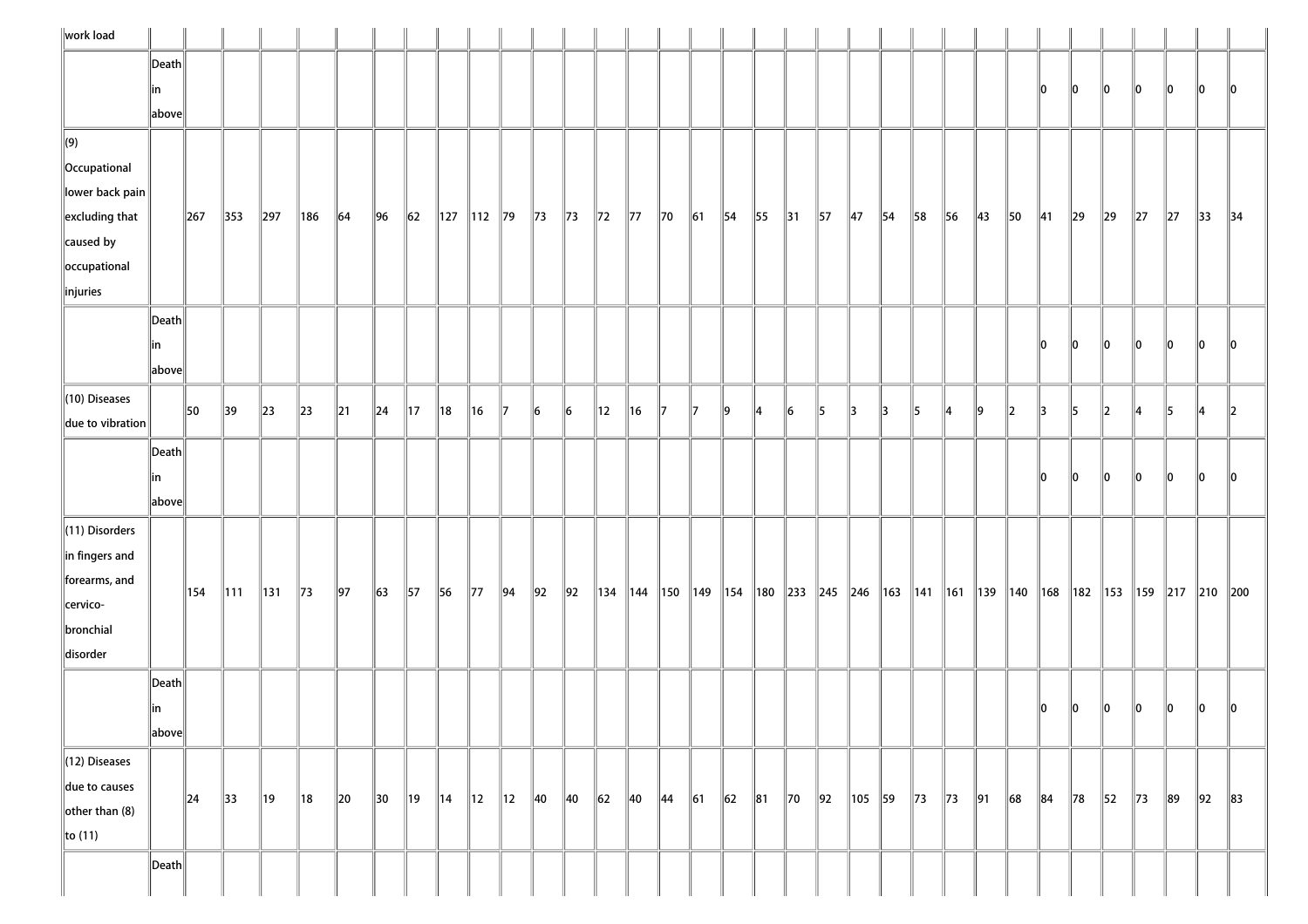|                                 | ∥in             |               |            |                                                                                                                                                                                                          |                |               |                |                |                |                                                                                                                                            |                |         |           |        |    |    |               |                                                                                                           |         |    |    |                |         |   |    |                |         | llo | 10            | 10 | 10        | 12             | $\ 0\ $      | $\ 0\ $                       |
|---------------------------------|-----------------|---------------|------------|----------------------------------------------------------------------------------------------------------------------------------------------------------------------------------------------------------|----------------|---------------|----------------|----------------|----------------|--------------------------------------------------------------------------------------------------------------------------------------------|----------------|---------|-----------|--------|----|----|---------------|-----------------------------------------------------------------------------------------------------------|---------|----|----|----------------|---------|---|----|----------------|---------|-----|---------------|----|-----------|----------------|--------------|-------------------------------|
|                                 | above           |               |            |                                                                                                                                                                                                          |                |               |                |                |                |                                                                                                                                            |                |         |           |        |    |    |               |                                                                                                           |         |    |    |                |         |   |    |                |         |     |               |    |           |                |              |                               |
| $(13)$ Anoxia                   |                 | $\ 22\ $      | $\vert$ 26 | $\ $ 23                                                                                                                                                                                                  | $\parallel$ 30 | $\vert$ 20    | $\vert$ 17     | $\parallel$ 21 | $\ $ 23        | $\vert$ 22                                                                                                                                 | $\ 25\ $       | $\ 9\ $ | $\vert$ 9 | $\ 21$ | 15 | 10 | $\parallel$ 5 | $\parallel$ 11                                                                                            | $\ 9\ $ | 12 | 12 | $\parallel$ 11 | $\ 9\ $ | 4 | 10 | $\parallel$ 12 | $\ $ 16 | 14  | $\ 9\ $       | 13 | 15        | $\mathbb{I}$   | 15           | 12                            |
|                                 | Death           |               |            |                                                                                                                                                                                                          |                |               |                |                |                |                                                                                                                                            |                |         |           |        |    |    |               |                                                                                                           |         |    |    |                |         |   |    |                |         |     |               |    |           |                |              |                               |
|                                 | in              |               |            |                                                                                                                                                                                                          |                |               |                |                |                |                                                                                                                                            |                |         |           |        |    |    |               |                                                                                                           |         |    |    |                |         |   |    |                |         |     | $\vert$ 6     | 14 | $\vert$ 5 | 6              | $\vert$ 5    | 18                            |
|                                 | above           |               |            |                                                                                                                                                                                                          |                |               |                |                |                |                                                                                                                                            |                |         |           |        |    |    |               |                                                                                                           |         |    |    |                |         |   |    |                |         |     |               |    |           |                |              |                               |
| $(14)$ Diseases                 |                 |               |            |                                                                                                                                                                                                          |                |               |                |                |                |                                                                                                                                            |                |         |           |        |    |    |               |                                                                                                           |         |    |    |                |         |   |    |                |         |     |               |    |           |                |              |                               |
| $\ $ due to chemical            |                 |               |            |                                                                                                                                                                                                          |                |               |                |                |                |                                                                                                                                            |                |         |           |        |    |    |               |                                                                                                           |         |    |    |                |         |   |    |                |         |     |               |    |           |                |              |                               |
| substances                      |                 | $ 342\rangle$ | 290        | $ 308\rangle$                                                                                                                                                                                            | $ 340\rangle$  | $ 323\rangle$ |                |                |                | 383  386  311  322  386  229  229  302  254  287  311  284  306  320  258  220  191  228  257  204  205  201  247  215  222  263  220  241 |                |         |           |        |    |    |               |                                                                                                           |         |    |    |                |         |   |    |                |         |     |               |    |           |                |              |                               |
| $\ $ (excluding                 |                 |               |            |                                                                                                                                                                                                          |                |               |                |                |                |                                                                                                                                            |                |         |           |        |    |    |               |                                                                                                           |         |    |    |                |         |   |    |                |         |     |               |    |           |                |              |                               |
| $\vert$ cancer)                 |                 |               |            |                                                                                                                                                                                                          |                |               |                |                |                |                                                                                                                                            |                |         |           |        |    |    |               |                                                                                                           |         |    |    |                |         |   |    |                |         |     |               |    |           |                |              |                               |
|                                 | $\ $ Death $\ $ |               |            |                                                                                                                                                                                                          |                |               |                |                |                |                                                                                                                                            |                |         |           |        |    |    |               |                                                                                                           |         |    |    |                |         |   |    |                |         |     |               |    |           |                |              |                               |
|                                 | in              |               |            |                                                                                                                                                                                                          |                |               |                |                |                |                                                                                                                                            |                |         |           |        |    |    |               |                                                                                                           |         |    |    |                |         |   |    |                |         | 15  | ∥16           | 8  | $\ 9\ $   | $\parallel$ 12 | 8            |                               |
|                                 | above           |               |            |                                                                                                                                                                                                          |                |               |                |                |                |                                                                                                                                            |                |         |           |        |    |    |               |                                                                                                           |         |    |    |                |         |   |    |                |         |     |               |    |           |                |              |                               |
| $\ $ (15)                       |                 |               |            |                                                                                                                                                                                                          |                |               |                |                |                |                                                                                                                                            |                |         |           |        |    |    |               |                                                                                                           |         |    |    |                |         |   |    |                |         |     |               |    |           |                |              |                               |
| $\ $ Pneumoconiosis $\ $        |                 |               |            |                                                                                                                                                                                                          |                |               |                |                |                |                                                                                                                                            |                |         |           |        |    |    |               |                                                                                                           |         |    |    |                |         |   |    |                |         |     |               |    |           |                |              |                               |
| $\ $ and                        |                 |               |            | 1,308  1,201   1,185   1,103   1,140   1,025  1,259  1,326  1,477  1,415  1,276  1,276  1,180  982   956   856   814   767   765   640   587   531   516   439   361   334   263   251   210   191   165 |                |               |                |                |                |                                                                                                                                            |                |         |           |        |    |    |               |                                                                                                           |         |    |    |                |         |   |    |                |         |     |               |    |           |                | $\ 164\ 127$ |                               |
| complications                   |                 |               |            |                                                                                                                                                                                                          |                |               |                |                |                |                                                                                                                                            |                |         |           |        |    |    |               |                                                                                                           |         |    |    |                |         |   |    |                |         |     |               |    |           |                |              |                               |
| $\ $ (only absent)              |                 |               |            |                                                                                                                                                                                                          |                |               |                |                |                |                                                                                                                                            |                |         |           |        |    |    |               |                                                                                                           |         |    |    |                |         |   |    |                |         |     |               |    |           |                |              |                               |
| $(16)$ Diseases                 |                 |               |            |                                                                                                                                                                                                          |                |               |                |                |                |                                                                                                                                            |                |         |           |        |    |    |               |                                                                                                           |         |    |    |                |         |   |    |                |         |     |               |    |           |                |              |                               |
| $\ $ due to                     |                 | 55            | 40         | 87                                                                                                                                                                                                       | 92             | 64            | $\parallel$ 75 | 74             | $\parallel$ 93 | 94                                                                                                                                         | $\parallel$ 74 |         |           |        |    |    |               | 111   111   215   105   120   132   165   248   241   257   207   137   126   160   186   182   202   201 |         |    |    |                |         |   |    |                |         |     |               |    |           |                |              | 125   105   171   113   6,291 |
| pathogenic                      |                 |               |            |                                                                                                                                                                                                          |                |               |                |                |                |                                                                                                                                            |                |         |           |        |    |    |               |                                                                                                           |         |    |    |                |         |   |    |                |         |     |               |    |           |                |              |                               |
| $\sqrt{\frac{1}{10}}$ organisms |                 |               |            |                                                                                                                                                                                                          |                |               |                |                |                |                                                                                                                                            |                |         |           |        |    |    |               |                                                                                                           |         |    |    |                |         |   |    |                |         |     |               |    |           |                |              |                               |
|                                 | Death           |               |            |                                                                                                                                                                                                          |                |               |                |                |                |                                                                                                                                            |                |         |           |        |    |    |               |                                                                                                           |         |    |    |                |         |   |    |                |         |     |               |    |           |                |              |                               |
|                                 | in              |               |            |                                                                                                                                                                                                          |                |               |                |                |                |                                                                                                                                            |                |         |           |        |    |    |               |                                                                                                           |         |    |    |                |         |   |    |                |         | llo | $\parallel$ 1 | 11 | $\ 0\ $   | llo.           | 10           | $\parallel$ 23                |
|                                 | above           |               |            |                                                                                                                                                                                                          |                |               |                |                |                |                                                                                                                                            |                |         |           |        |    |    |               |                                                                                                           |         |    |    |                |         |   |    |                |         |     |               |    |           |                |              |                               |
| $(16)-2$                        |                 |               |            |                                                                                                                                                                                                          |                |               |                |                |                |                                                                                                                                            |                |         |           |        |    |    |               |                                                                                                           |         |    |    |                |         |   |    |                |         |     |               |    |           |                |              |                               |
| Occupational                    |                 |               |            |                                                                                                                                                                                                          |                |               |                |                |                |                                                                                                                                            |                |         |           |        |    |    |               |                                                                                                           |         |    |    |                |         |   |    |                |         |     |               |    |           |                |              |                               |
| Diseases due to                 |                 |               |            |                                                                                                                                                                                                          |                |               |                |                |                |                                                                                                                                            |                |         |           |        |    |    |               |                                                                                                           |         |    |    |                |         |   |    |                |         |     |               |    |           |                |              |                               |
| COVID-19 in                     |                 |               |            |                                                                                                                                                                                                          |                |               |                |                |                |                                                                                                                                            |                |         |           |        |    |    |               |                                                                                                           |         |    |    |                |         |   |    |                |         |     |               |    |           |                |              | 6,041                         |
| above in above                  |                 |               |            |                                                                                                                                                                                                          |                |               |                |                |                |                                                                                                                                            |                |         |           |        |    |    |               |                                                                                                           |         |    |    |                |         |   |    |                |         |     |               |    |           |                |              |                               |
| pathogenic                      |                 |               |            |                                                                                                                                                                                                          |                |               |                |                |                |                                                                                                                                            |                |         |           |        |    |    |               |                                                                                                           |         |    |    |                |         |   |    |                |         |     |               |    |           |                |              |                               |
| organisms                       |                 |               |            |                                                                                                                                                                                                          |                |               |                |                |                |                                                                                                                                            |                |         |           |        |    |    |               |                                                                                                           |         |    |    |                |         |   |    |                |         |     |               |    |           |                |              |                               |
|                                 |                 |               |            |                                                                                                                                                                                                          |                |               |                |                |                |                                                                                                                                            |                |         |           |        |    |    |               |                                                                                                           |         |    |    |                |         |   |    |                |         |     |               |    |           |                |              |                               |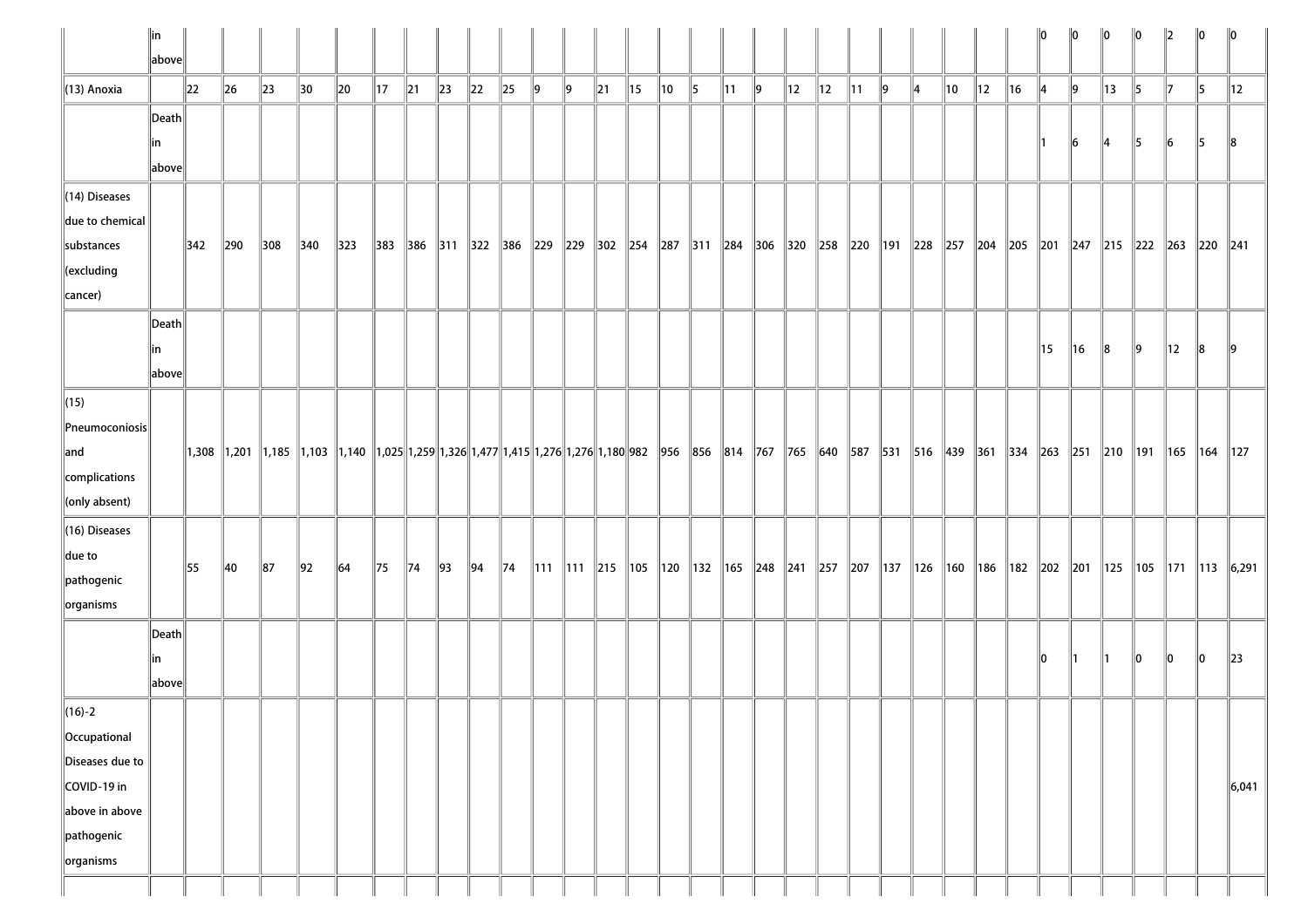| llin<br>above                                                                                                                                                                                                                                                                                                          | $\ 20$                                                        |
|------------------------------------------------------------------------------------------------------------------------------------------------------------------------------------------------------------------------------------------------------------------------------------------------------------------------|---------------------------------------------------------------|
|                                                                                                                                                                                                                                                                                                                        |                                                               |
|                                                                                                                                                                                                                                                                                                                        |                                                               |
| $\ $ (17) Cancer due                                                                                                                                                                                                                                                                                                   |                                                               |
| to ionizing<br>$\ 0\ $<br>$ 0\rangle$<br>$\ 0\ $<br>10<br>10<br>10<br>10<br>10<br>10<br><b>O</b><br>$\parallel$ 0<br>10<br>10<br>∥1<br>$\overline{}$<br>$\overline{\phantom{m}}$                                                                                                                                       | 10<br>$\parallel$ 0<br>10<br>11                               |
| radiation                                                                                                                                                                                                                                                                                                              |                                                               |
| $\ $ Death $\ $                                                                                                                                                                                                                                                                                                        |                                                               |
| 10<br>$\ 0\ $<br>10<br> in                                                                                                                                                                                                                                                                                             | lo<br>$\ 0\ $<br>$\ 0\ $<br>10                                |
| above                                                                                                                                                                                                                                                                                                                  |                                                               |
| $\ $ (18) Cancer due                                                                                                                                                                                                                                                                                                   |                                                               |
| to chemical<br>9<br>$\vert$ 5<br>$\parallel$ 5<br>13<br>15<br> 6 <br>$\vert$ 9<br>$\parallel$ <sub>2</sub><br>10<br>$\parallel$ 2<br>$\parallel$ 10<br>10<br>13<br>$\vert$ 6<br>$\vert 6 \vert$<br>2<br> 2 <br>$\parallel$ 5<br>$\parallel$ 1<br>$\parallel$ 3<br>$\parallel$ 3<br>11<br>∥1<br>$\mathsf{l}$ $-$<br>-11 | $\ 0\ $<br>$\parallel$ 0<br>$\ 2$                             |
| substances                                                                                                                                                                                                                                                                                                             |                                                               |
| $\ $ Death $\ $                                                                                                                                                                                                                                                                                                        |                                                               |
| in<br>∥1<br>$\parallel$ 1<br>$\parallel$ 0                                                                                                                                                                                                                                                                             | lo<br>$ 0\rangle$<br>$\parallel$ 0<br>10                      |
| $\ $ above $\ $                                                                                                                                                                                                                                                                                                        |                                                               |
| $\ $ (19) Cancer due                                                                                                                                                                                                                                                                                                   |                                                               |
| to causes other                                                                                                                                                                                                                                                                                                        |                                                               |
| $\ 0\ $<br>$\ 0\ $<br>10<br> 2 <br>10<br>10<br>10<br>10<br>∥0<br>$\ 0\ $<br>$\ 0\ $<br>10<br>$\parallel$ 0<br>$\parallel$ 1<br>$\parallel$ 0<br>l —<br>-<br>-<br>than $(17)$ and                                                                                                                                       | 10<br>$\parallel$ 0<br>$\parallel$ 0<br>10                    |
| $\vert$ (18)                                                                                                                                                                                                                                                                                                           |                                                               |
| $\ $ Death $\ $                                                                                                                                                                                                                                                                                                        |                                                               |
| ∥0<br>∥0<br>10<br> in                                                                                                                                                                                                                                                                                                  | 10<br>$\parallel$ 0<br>$\parallel$ 0<br>10                    |
| above                                                                                                                                                                                                                                                                                                                  |                                                               |
| $\vert$ (20)                                                                                                                                                                                                                                                                                                           |                                                               |
| $\ $ Cerebrovascular $\ $                                                                                                                                                                                                                                                                                              |                                                               |
| disease, heart                                                                                                                                                                                                                                                                                                         |                                                               |
| 75<br>69<br>$\parallel$ 73<br>disease, etc.                                                                                                                                                                                                                                                                            | $\ $ 76<br>$\parallel$ 37<br>$\ 81$<br>$\vert$ 51             |
| $\ $ due to                                                                                                                                                                                                                                                                                                            |                                                               |
| overwork                                                                                                                                                                                                                                                                                                               |                                                               |
|                                                                                                                                                                                                                                                                                                                        |                                                               |
| $\vert$ Death $\vert\vert$<br>$\parallel$ 35<br>$\parallel$ 33<br>$\vert$ 36<br> in                                                                                                                                                                                                                                    | $\parallel$ 45<br>$\parallel$ 32<br>$\ $ 26<br>$\parallel$ 12 |
| $\ $ above $\ $                                                                                                                                                                                                                                                                                                        |                                                               |
|                                                                                                                                                                                                                                                                                                                        |                                                               |
| $\ $ (21) Mental                                                                                                                                                                                                                                                                                                       |                                                               |
| disorder due to                                                                                                                                                                                                                                                                                                        |                                                               |